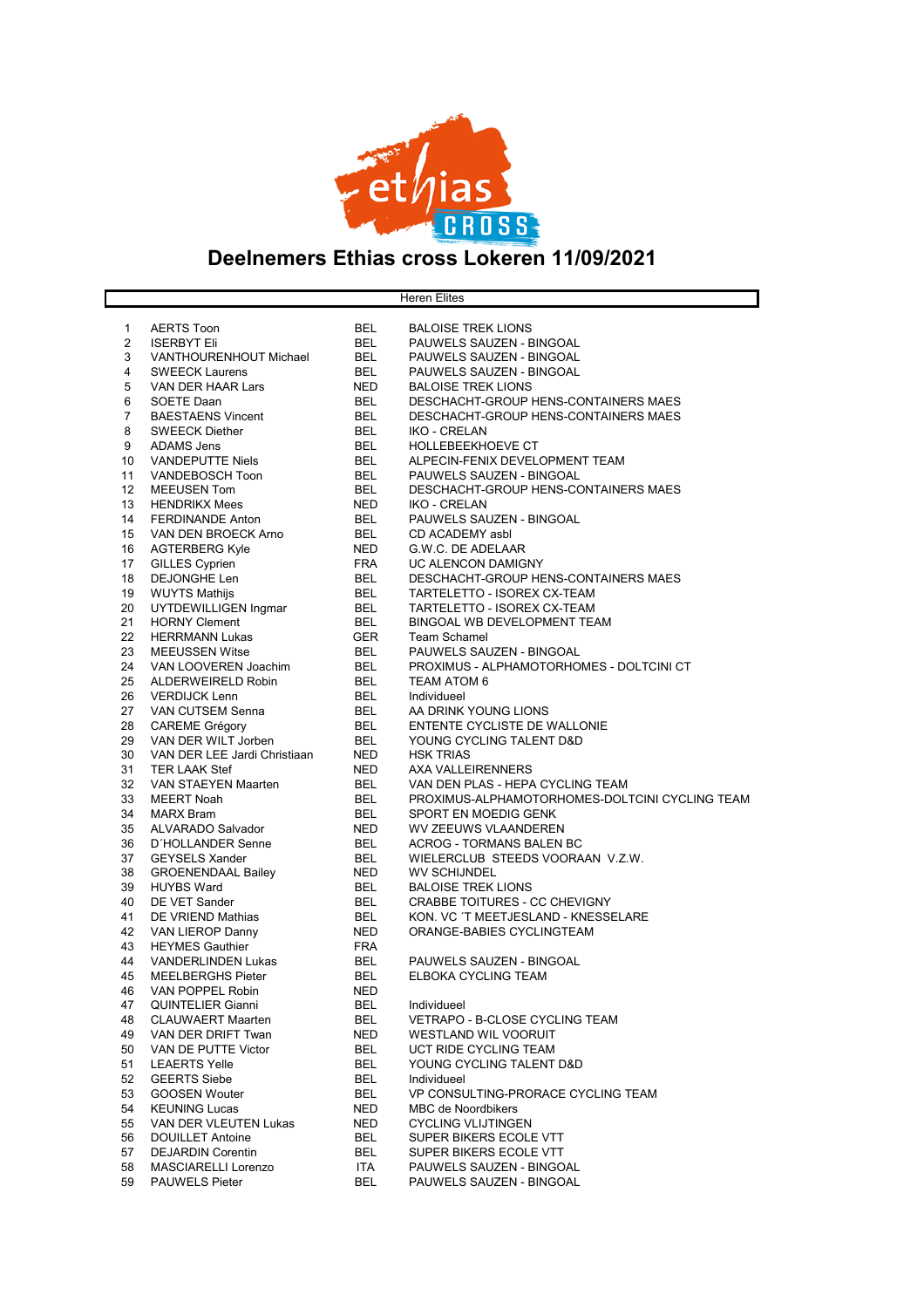| Dames Elites |                                 |            |                                                |
|--------------|---------------------------------|------------|------------------------------------------------|
|              |                                 |            |                                                |
| 1            | <b>BETSEMA Denise</b>           | <b>NED</b> | PAUWELS SAUZEN - BINGOAL                       |
| 2            | <b>BAKKER Manon</b>             | <b>NED</b> | <b>CREDISHOP-FRISTADS</b>                      |
| 3            | <b>KASTELIJN Yara</b>           | <b>NED</b> | <b>IKO-CRELAN</b>                              |
| 4            | <b>KAY Anna</b>                 | <b>GBR</b> | STARCASINO CX TEAM                             |
| 5            | VAN DER HEIJDEN Inge            | <b>NED</b> | 777                                            |
| 6            | VAN ALPHEN Aniek                | <b>NED</b> | 777                                            |
| 7            | VAN EMPEL Fem                   | <b>NED</b> | PAUWELS SAUZEN - BINGOAL                       |
| 8            | VAN LOY Ellen                   | <b>BEL</b> | <b>BALOISE TREK LIONS</b>                      |
| 9            | <b>FRANCK Alicia</b>            | <b>BEL</b> | PROXIMUS - ALPHAMOTORHOMES - DOLTCINI CT       |
| 10           | <b>NORBERT RIBEROLLE Marion</b> | <b>BEL</b> | STARCASINO CX TEAM                             |
| 11           | <b>SELS Loes</b>                | <b>BEL</b> | PROXIMUS - ALPHAMOTORHOMES - DOLTCINI CT       |
| 12           | <b>VERHOEVEN Suzanne</b>        | <b>BEL</b> | VONDELMOLEN-DE CEUSTER CYCLING TEAM            |
| 13           | <b>TRUYEN Marthe</b>            | <b>BEL</b> | <b>IKO - CRELAN</b>                            |
| 14           | <b>DURAFFOURG Lauriane</b>      | <b>FRA</b> | <b>VELO CLUB ORNANS</b>                        |
| 15           | <b>KAPTHEIJNS Maud</b>          | <b>NED</b> | DESCHACHT-GROUP HENS-CONTAINERS MAES           |
| 16           | DE BOER Sophie                  | <b>NED</b> | PARKHOTEL VALKENBURG                           |
| 17           | CLAUZEL Hélène                  | <b>FRA</b> | AS BIKE CROSS TEAM                             |
| 18           | <b>CLAUZEL Hélène</b>           | <b>FRA</b> | AS BIKE CROSS TEAM                             |
| 19           | <b>VERHESTRAETEN Karen</b>      | <b>BEL</b> | <b>IKO - CRELAN</b>                            |
| 20           | <b>MULDER Mascha</b>            | NED.       | PROXIMUS-ALPHAMOTORHOMES-DOLTCINI CYCLING TEAM |
| 21           | <b>MEISTROK Susanne</b>         | NED        | PROXIMUS-ALPHAMOTORHOMES-DOLTCINI CYCLING TEAM |
| 22           | <b>BROUWERS Julie</b>           | <b>BEL</b> | VONDELMOLEN-DE CEUSTER CYCLING TEAM            |
| 23           | <b>GOOSSENS Veerle</b>          | <b>NED</b> | WV DE JONGE RENNER OOSTERHOUT                  |
| 24           | DOBBELAERE Jana                 | <b>BEL</b> | STARCASINO CX TEAM                             |
| 25           | <b>PEETERS Jinse</b>            | <b>BEL</b> | PROXIMUS - ALPHAMOTORHOMES - DOLTCINI CT       |
| 26           | <b>MANLEY Abbie</b>             | <b>GBR</b> | MONTEZUMAS RACE TEAM                           |
| 27           | <b>VERVLOET Sterre</b>          | <b>BEL</b> | <b>ATHLETES FOR HOPE</b>                       |
| 28           | <b>BASTIAENSSEN Fauve</b>       | <b>BEL</b> | BNS TECHNICS-GROUP T.O.M.                      |
| 29           | <b>ZWAENEPOEL Tessa</b>         | <b>BEL</b> | PROXIMUS - ALPHAMOTORHOMES - DOLTCINI CT       |
| 30           | VAN DER VEEN Carmen             | NED        | WATERSLEY RACE & DEVELOPMENT CYCLING TEAM      |
| 31           | DE GRAVE Britt                  | <b>NED</b> | <b>WATERSLEY R&amp;D CYCLING TEAM</b>          |
| 32           | <b>GRAUX Zélie</b>              | <b>BEL</b> | TEAM OFF ROAD COLNAGO                          |
| 33           | <b>BENTVELD Leonie</b>          | <b>NED</b> | <b>NWV GRONINGEN</b>                           |
| 34           | VAN DER VEKEN Jana              | <b>BEL</b> | PROXIMUS-ALPHAMOTORHOMES-DOLTCINI CYCLING TEAM |
| 35           | DE BRUYCKERE Xenna              | <b>BEL</b> | PROXIMUS-ALPHAMOTORHOMES-DOLTCINI CYCLING TEAM |
| 36           | <b>DELCOMMUNE Juline</b>        | <b>BEL</b> | PROXIMUS-ALPHAMOTORHOMES-DOLTCINI CYCLING TEAM |
| 37           | VAN DIJCK Fien                  | <b>BEL</b> | NETCONNECT CYCLING TEAM                        |
| 38           | <b>SCHEVENELS Lies'L</b>        | BEL        | VONDELMOLEN-DE CEUSTER CYCLING TEAM            |
| 39           | <b>BAELE Lotte</b>              | BEL        | KON. VC 'T MEETJESLAND - KNESSELARE            |
| 40           | <b>DORUSSEN Lisa</b>            | NED        | <b>JVR DE BATAUWERS</b>                        |
| 41           | DE SMEDT Febe                   | <b>BEL</b> | AA DRINK YOUNG LIONS                           |
| 42           | <b>CASSIERS Cato</b>            | <b>BEL</b> | STARCASINO CX TEAM                             |
| 43           | DE KEERSMAEKER Audrey           | <b>BEL</b> | STARCASINO CX TEAM                             |
| 44           | <b>GORT Femke</b>               | <b>NED</b> | UCI CRO BNS TECHNICS - GROEP T.O.M             |
| 45           | <b>DHONT Kiona</b>              | <b>BEL</b> | VONDELMOLEN-DE CEUSTER CYCLING TEAM            |
| 46           | VAN DE KERKHOF Marie            | <b>BEL</b> | AA DRINK YOUNG LIONS                           |
| 47           | DE VOS Nele                     | <b>BEL</b> | NEVER GIVE UP BY JOLIEN VERSCHUEREN            |
| 48           | DE GROOT Marieke                | <b>NED</b> | <b>Get Coached</b>                             |
| 49           | VAN DEN EEDE Chloë              | <b>BEL</b> | PROXIMUS-ALPHAMOTORHOMES-DOLTCINI CYCLING TEAM |
| 50           | <b>PEERS Nick</b>               | BEL        | VAN DEN PLAS - HEPA CYCLING TEAM               |
| 51           | <b>VERZIJL Bibi</b>             | NED        | <b>RWC AHOY</b>                                |
| 52           | <b>HOEFMANS Pem</b>             | NED        | Watersley R&D Cycling Team                     |
| 53           | DAY Elena                       | <b>GBR</b> | SOLENT PIRATES YOUTH CYCLING CLUB              |
| 54           | <b>MURPHY Niamh</b>             | <b>GBR</b> | PEDALON                                        |
| 55           | <b>COPPENS Nette</b>            | <b>BEL</b> | AA DRINK YOUNG LIONS                           |
| 56           | <b>BREUGELMANS Rosanne</b>      | <b>BEL</b> | BNS TECHNICS-GROUP T.O.M.                      |
| 57           | <b>KUIJPERS Anoek</b>           | <b>NED</b> | Van Assche-Veloloft CT                         |
|              |                                 |            |                                                |

## Heren Juniores

| 2<br>3<br>4<br>5<br>6<br>7<br>8<br>9 | <b>CEULEMANS Niels</b><br><b>JACOBS Rune</b><br>DE NYS Milan<br>DE CLERCQ Robin<br><b>MARCHAND Robbe</b><br>VAN RIET Tomas<br><b>JANSSENS Brent</b><br><b>LENAERS Milan</b><br><b>BALGENORTH Noah</b> | <b>BEL</b><br><b>BEL</b><br><b>BEL</b><br><b>BEL</b><br><b>BEL</b><br><b>BEL</b><br><b>BEL</b><br><b>BEL</b><br><b>GER</b> | BERT CONTAINERS - PAUWELS SAUZEN CYCLING TEAM<br>AA DRINK YOUNG LIONS<br>Individueel<br>ASFRA RACING TEAM<br>CYCLOCROSS TEAM MJ WOOD<br>AVIA-RUDYCO-JANATRANS CYCLING TEAM<br>YOUNG CYCLING TALENT D&D<br>CYCLING TEAM LUC WALLAYS - JONGE RENNERS ROESELARE<br>RC BLAU-GELB LANGENHAGEN |
|--------------------------------------|-------------------------------------------------------------------------------------------------------------------------------------------------------------------------------------------------------|----------------------------------------------------------------------------------------------------------------------------|------------------------------------------------------------------------------------------------------------------------------------------------------------------------------------------------------------------------------------------------------------------------------------------|
| 10                                   | DE CLERCQ Arne                                                                                                                                                                                        | <b>BEL</b>                                                                                                                 | ASFRA RACING TEAM                                                                                                                                                                                                                                                                        |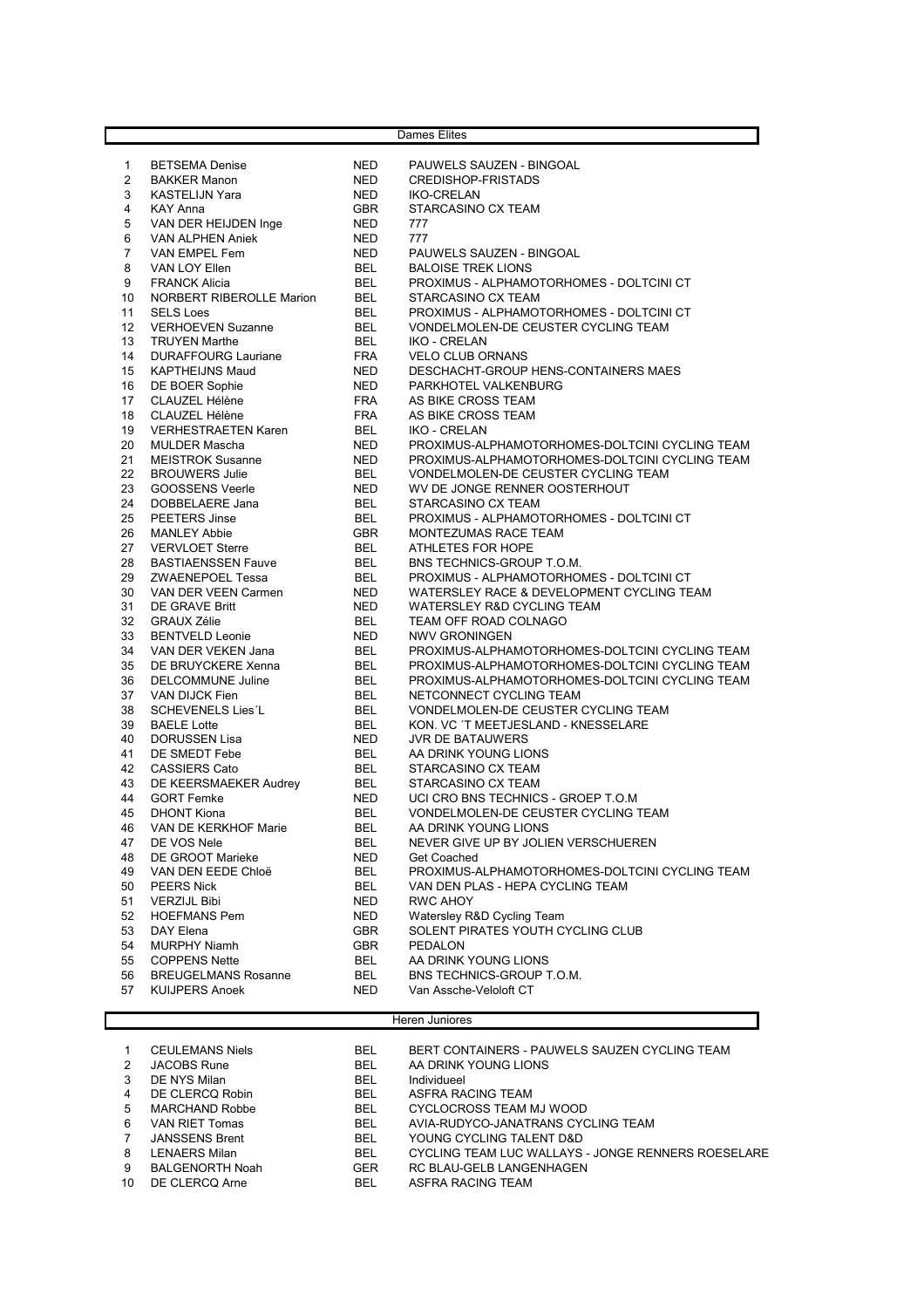**BEL** AA DRINK YOUNG LIONS VAN DEN BOER Seppe **VANDENBERGHE Viktor BEL** BERT CONTAINERS - PAUWELS SAUZEN CYCLING TEAM **BEL WAC TEAM JANSSENS Sem NELIS Malte BEL** VAN MOER LOGISTICS CYCLING TEAM OP DE BEECK Brent **BEL** YOUNG CYCLING TALENT D&D **BEL** ACROG - TORMANS BALEN BC POLUS Jorben **LONGUEVILLE Nicolas** BEL C.T. KEUKENS BUYSSE KNESSELARE VZW **WILLEKENS Rob BEL** ACROG - TORMANS BALEN BC TOMABEL-INOFEC CYCLINGTEAM **GEVAERT Miles BEL BEL** D'HOUST Yani **BIKE-ADVICE CYCLING TEAM BEL** C.T. KEUKENS BUYSSE KNESSELARE VZW **INGELS Aleandro BEL MAERTENS Yoran** WIELERCLUB "ONDER ONS - PARIKE" VZW **WOUTERS Jelle BEL TEAM KEMPEN HEIRBAUT Toon BEL** BERT CONTAINERS - PAUWELS SAUZEN CYCLING TEAM **BEL IKO-CRELAN** UYTTERHOEVEN Mike DE NEVE Hannes **BEL** KON. VC 'T MEETJESLAND - KNESSELARE **BAUWENS Senne BEL** C.T. KEUKENS BUYSSE KNESSELARE VZW **GORIS Niels BEL TEAM KEMPEN BEL** VAN DEN BERGH Toon AA DRINK YOUNG LIONS **BEL** BERT CONTAINERS - PAUWELS SAUZEN CYCLING TEAM **CORSUS Yordi** BEL **SPRANGERS Bram** ACROG - TORMANS BALEN BC **CASTELEYN Chaunes** BEL CYCLOCROSS TEAM MJ WOOD VAN LOOCKE Lars **BEL** CYCLOCROSS TEAM MJ WOOD DE BRAUWERE Sil **BEL CYCLOCROSS TEAM MJ WOOD** KON. VC 'T MEETJESLAND - KNESSELARE ROGGE Jonas **BEL** SMART CYCLING DOLTCINI GEN Z **NUYENS Wies** BEL SMART CYCLING DOLTCINI GEN Z RUYSSEVELDT Jan BEL **BEL** VAN DER GRACHT Wout ALFASUN ALFACOOL CYCLING TEAM **DOCKX Aaron BEL IKO-CRELAN MOREELS Kilian BEL** AA DRINK YOUNG LIONS **BEL BIKE-ADVICE CYCLING TEAM NACHTERGAELE Diego NOUWEN Martijn BEL** SPORT EN STEUN - LEOPOLDSBURG DE WILDE Senna **BEL** AVIA-RUDYCO-JANATRANS CYCLING TEAM **GEUDENS Robbe BEL** ACROG - TORMANS BALEN BC DE LAET Milan BEL NETCONNECT CYCLING TEAM RSC Wörth 1980 RAPP Jannis **GER SCHINS Jesper NED TWC MAASLANDSTER** VAN DEN EIJNDEN Guus **NED APR JANSSENS Willem BEL** AA DRINK YOUNG LIONS **GABRIELS Jasper** BEL **TEAM KEMPEN NIJBOER Brent NED HANZERENNERS TIMMERMANS Brett** BEL **KZLWC - DAVO BLANCKE Siebe BEL** KON. VC 'T MEETJESLAND - KNESSELARE **BEL** Individueel GOOSSENS Kyan **VERSTRAETE Rune** BEL C.T. KEUKENS BUYSSE KNESSELARE VZW **DELAERE Lewis BEL** CYCLOCROSS TEAM MJ WOOD VZW KONINKLIJKE STOEMPERSCLUB - LEUVEN **BEL URKENS Ferre** DEBONDT VERANDAS CYCLING TEAM DE PICKER Colin **BEL BEL VANHOUDT Yenthe** OPTIMUS-ARGENTA CYCLING TEAM VIJFVINKEL Mika **NED** WV ZEEUWS VLAANDEREN **SMETS Jarne BEL TEAM KEMPEN LOETE Hippolyte FRA ES ARQUES CYCLISME BEL** ACROG - TORMANS BALEN BC **OMLOOP Witse** VAN OUDENHOVEN Jurgen **NED WV Schijndel** ROMMELAERE Iben BERT CONTAINERS - PAUWELS SAUZEN CYCLING TEAM **BEL** DE BRUYCKERE Kay BERT CONTAINERS - PAUWELS SAUZEN CYCLING TEAM **BEL DECORAMA TEAM BALLMANN Robin BEL BEL** AA DRINK YOUNG LIONS VAN DEN BROECK Ruben POELVOORDE Tars **BEL** TRUST MTB TEAM VZW **VERREYCKEN Jasper BEL** WK NOORD-WEST-BRABANT **DELBARGE Victor BEL** CYCLING TEAM LUC WALLAYS - JONGE RENNERS ROESELARE VAN DEN MEERSSCHE Warre **BEL** TOMABEL-INOFEC CYCLINGTEAM **BEL** CYCLING TEAM LUC WALLAYS - JONGE RENNERS ROESELARE **BAERT Brent DHONDT** Ibe **BEL** BIKE-ADVICE CYCLING TEAM 75 BELLON Damon **BEL BELLONI CYCLING TEAM BEL** SUPER BIKERS ECOLE VTT **JAMIN Antoine** DE BAERDEMAEKER Yorben **BEL** WK NOORD-WEST-BRABANT 78 BOSMANS Ruben **BEL** SPORT EN STEUN - LEOPOLDSBURG **NED** 79 KEUNING Laurens MBC de Noordbikers **THOMAS Tibo BEL** YOUNG CYCLING TALENT D&D **TRAN VAN Antoine FRA** Team 31 Jolly Cycles U19 **FABRIES Ugo FRA** Team 31 Jolly Cycles U19 ALFASUN ALFACOOL CYCLING TEAM **CANNOOT Lance BEL** 

 $11$ 

 $12$ 

13

14

15

16

17

18

19

20

 $21$ 

22

23

24

25

26

27

28

29

30

31

32

33

34

35

36

37

38

39

40

41

42

43

44

45

46

47

48

49

50

51

52

53 54

55

56

57

58

59

60

61 62

63

64

65

66

67

68

69

70

71

72

73

74

76

77

80

81

82

83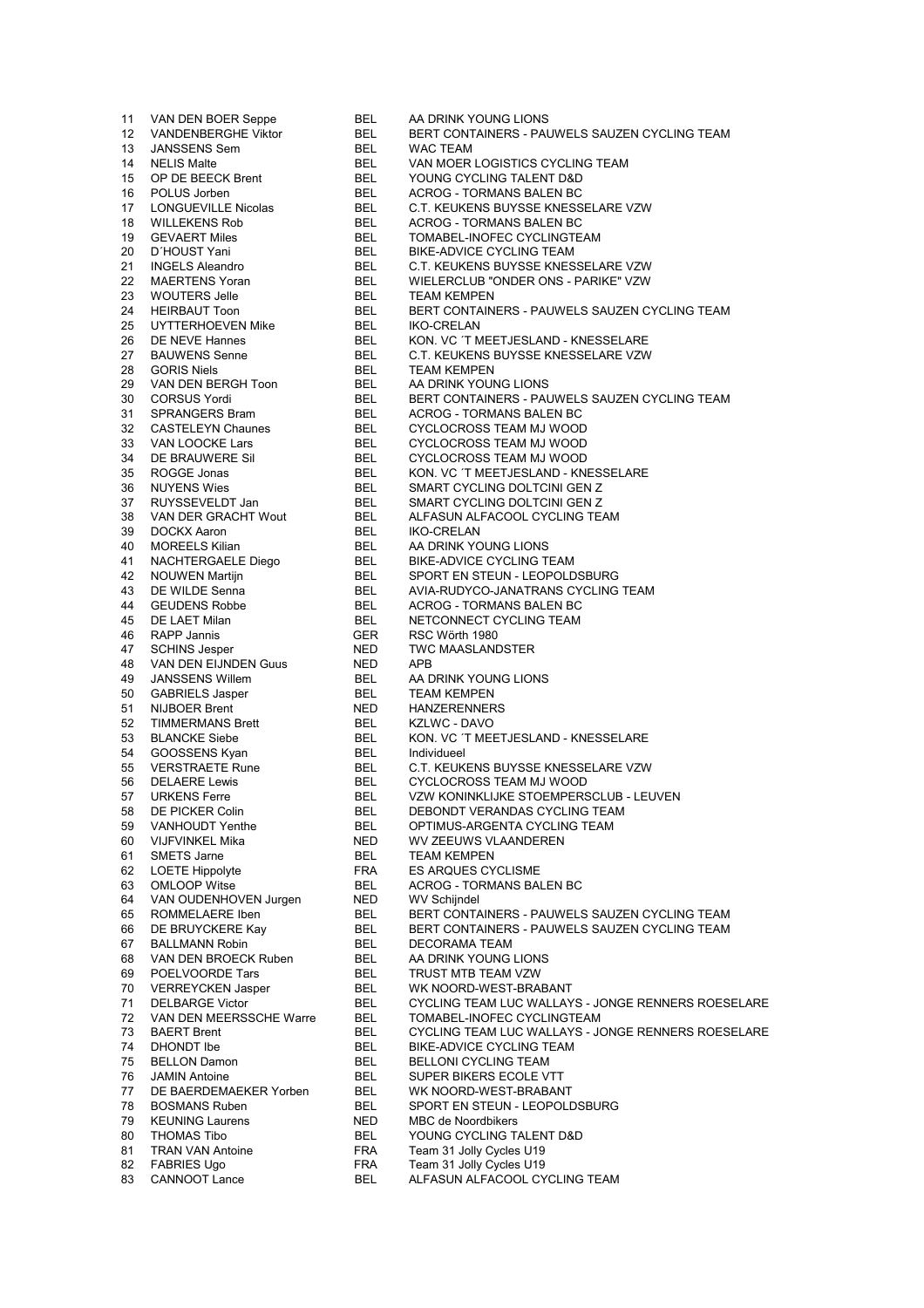| 84 | DHONDT Robbe         | <b>BEL</b> | BIKE-ADVICE CYCLING TEAM           |
|----|----------------------|------------|------------------------------------|
| 85 | ARTOOS Grim          | <b>BEL</b> | YOUNG CYCLING TALENT D&D           |
| 86 | DEVOET Theo          | <b>BEL</b> | ECO CYCLING                        |
| 87 | DOCKX Gilles         | BEL.       | HEIST CYCLING TEAM (HCT)           |
| 88 | <b>ONESIME Louis</b> | <b>FRA</b> |                                    |
| 89 | VAN MALDEREN Beau    | <b>BEL</b> | AVIA-RUDYCO-JANATRANS CYCLING TEAM |
| 90 | KOSTER Bjorn         | <b>BEL</b> | ACROG - TORMANS BALEN BC           |
| 91 | VAN DE SOMPEL Jori   | <b>BEL</b> | MAES CT GLABBEEK                   |
|    |                      |            |                                    |

## Nieuwelingen - 2e jaars

| $\mathbf{1}$   | VAN HOVE Sebbe              | <b>BEL</b> | SPORT EN STEUN - LEOPOLDSBURG                      |
|----------------|-----------------------------|------------|----------------------------------------------------|
| 2              | VANCOMPERNOLLE Tibo         | <b>BEL</b> | BERT CONTAINERS - PAUWELS SAUZEN CYCLING TEAM      |
| 3              | <b>CUPPENS Mats</b>         | <b>BEL</b> | OMC MTB CLUB - OPOETEREN                           |
| 4              | <b>LONGUEVILLE Olivier</b>  | <b>BEL</b> | C.T. KEUKENS BUYSSE KNESSELARE VZW                 |
| 5              | <b>GALLE Mika</b>           | BEL        | <b>ECO CYCLING</b>                                 |
| 6              | <b>LEYSSENS Lucas</b>       | <b>BEL</b> | <b>ACROG - TORMANS BALEN BC</b>                    |
| $\overline{7}$ | <b>VERMEERSCH Arend</b>     | <b>BEL</b> | <b>CYCLOCROSS TEAM MJ WOOD</b>                     |
| 8              | <b>DEKIEN Miel</b>          | <b>BEL</b> | CYCLOCROSS TEAM MJ WOOD                            |
| 9              | <b>DEFOOR Sander</b>        | <b>BEL</b> | C.T. KEUKENS BUYSSE KNESSELARE VZW                 |
| 10             | VAN DEN BULCK Kobe          | <b>BEL</b> | WILLEBRORD WIL VOORUIT                             |
| 11             | <b>VANHOUDT Yoren</b>       | <b>BEL</b> | OPTIMUS-ARGENTA CYCLING TEAM                       |
| 12             | <b>DECLERCQ Mart</b>        | <b>BEL</b> | TRUST MTB TEAM VZW                                 |
| 13             | <b>UIJTDEWILLIGEN Niels</b> | <b>BEL</b> | <b>TEAM KEMPEN</b>                                 |
| 14             | <b>CRIEL Merlijn</b>        | <b>BEL</b> | Individueel                                        |
| 15             | DE WINTER Milan             | <b>BEL</b> | ATHLETES FOR HOPE                                  |
| 16             | <b>DECKERS Toon</b>         | <b>BEL</b> | <b>WAC TEAM</b>                                    |
| 17             | <b>DRIES Tjalle</b>         | <b>BEL</b> | <b>TEAM KEMPEN</b>                                 |
| 18             | JACOBS leben                | <b>BEL</b> | <b>WAC TEAM</b>                                    |
| 19             | <b>BEEUWSAERT Martin</b>    | <b>FRA</b> | <b>INDIVIDUEL</b>                                  |
| 20             | <b>JAENEN Tibe</b>          | <b>BEL</b> | SPORT EN STEUN - LEOPOLDSBURG                      |
| 21             | <b>MARTENS Robbe</b>        | <b>BEL</b> | <b>ACLAGRO MTB TEAM</b>                            |
| 22             | <b>VAN TICHELT Lennert</b>  | <b>BEL</b> | AVIA-RUDYCO-JANATRANS CYCLING TEAM                 |
| 23             | <b>BOSSAERTS Senn</b>       | <b>BEL</b> | AA DRINK YOUNG LIONS                               |
| 24             | <b>BODEREZ Lars</b>         | <b>BEL</b> | CYCLING TEAM LUC WALLAYS - JONGE RENNERS ROESELARE |
| 25             | <b>VAN BRUWAENE Emiel</b>   | <b>BEL</b> | TOMABEL-INOFEC CYCLINGTEAM                         |
| 26             | ZIMMERMANN Bern             | <b>BEL</b> | ROYAL CUREGHEM SPORTIEF VZW                        |
| 27             | <b>HOREJSI Tobias</b>       | <b>BEL</b> | <b>MTB TEAM SPIRIT</b>                             |
| 28             | <b>COSYNS Sander</b>        | <b>BEL</b> | Individueel                                        |
| 29             | <b>D'HONDT Lars</b>         | <b>BEL</b> | CYCLING TEAM LUC WALLAYS - JONGE RENNERS ROESELARE |
| 30             | <b>VAN LEE Sverre</b>       | <b>BEL</b> | UCT RIDE CYCLING TEAM                              |
| 31             | JACOBS Xander               | <b>BEL</b> | <b>TEAM KEMPEN</b>                                 |
| 32             | RAMOUDT Legolas             | <b>BEL</b> | CYCLOCROSS TEAM MJ WOOD                            |
| 33             | <b>TIELENS Neo</b>          | <b>BEL</b> | PROXIMUS-ALPHAMOTORHOMES-DOLTCINI CYCLING TEAM     |
| 34             | <b>TIELENS Zander</b>       | BEL        | UCT RIDE CYCLING TEAM                              |
| 35             | <b>HOEFMANS Finn</b>        | <b>NED</b> | <b>TWC Het Snelle Wiel</b>                         |
| 36             | VAN DER MOLEN Rik           | <b>NED</b> | wy otto ebbens                                     |
| 37             | VAN DEN MEERSSCHE Lomme     | <b>BEL</b> | TOMABEL-INOFEC CYCLINGTEAM                         |
| 38             | <b>LEICHER Sean</b>         | <b>BEL</b> | KVC NOORDZEEMEEUW                                  |
| 39             | <b>REMIJN Senna</b>         | <b>NED</b> | <b>ACROG - TORMANS BALEN BC</b>                    |

## Nieuwelingen - 1e jaars

| 1.<br>2        | DE NYS Lars<br><b>BELPALME Céleste</b> | <b>BEL</b><br><b>BEL</b> | YOUNG CYCLING TEAM MIDDELKERKE<br>FLANDERSCOLOR-GALLOO TEAM |
|----------------|----------------------------------------|--------------------------|-------------------------------------------------------------|
| 3              | <b>MEEUSEN Lennert</b>                 | <b>BEL</b>               | <b>WAC TEAM</b>                                             |
| 4              | <b>GEENS Keano</b>                     | <b>BEL</b>               | ACROG - TORMANS BALEN BC                                    |
| 5              | <b>GABRIELS Jitse</b>                  | <b>BEL</b>               | <b>TEAM KEMPEN</b>                                          |
| 6              | <b>HEIRBAUT Dries</b>                  | <b>BEL</b>               | DEBO-BIKES OFF-ROAD TEAM                                    |
| $\overline{7}$ | <b>DELMÉ Fausto</b>                    | <b>BEL</b>               | AA DRINK YOUNG LIONS                                        |
| 8              | DE KEYSER Mick                         | <b>BEL</b>               | AA DRINK YOUNG LIONS                                        |
| 9              | COP Tibo                               | <b>BEL</b>               | ACROG - TORMANS BALEN BC                                    |
| 10             | <b>JACOBS Lennes</b>                   | <b>BEL</b>               | <b>WAC TEAM</b>                                             |
| 11             | <b>LEENAERS</b> Fre                    | <b>BEL</b>               | ACROG - TORMANS BALEN BC                                    |
| 12             | <b>DEPRAETERE Gust</b>                 | <b>BEL</b>               | CYCLING TEAM LUC WALLAYS - JONGE RENNERS ROESELARE          |
| 13             | DE CLERCQ Naud                         | <b>BEL</b>               | DEBO-BIKES OFF-ROAD TEAM                                    |
| 14             | DECROO Arjen                           | <b>BEL</b>               | <b>KVC NOORDZEEMEEUW</b>                                    |
| 15             | VAN DER VEKEN Milan                    | <b>BEL</b>               | PROXIMUS-ALPHAMOTORHOMES-DOLTCINI CYCLING TEAM              |
| 16             | MONBAILLIU Jorne                       | <b>BEL</b>               | CYCLING TEAM LUC WALLAYS - JONGE RENNERS ROESELARE          |
| 17             | DELCOMMUNE Jules                       | <b>BEL</b>               | <b>CRABBE TOITURES - CC CHEVIGNY</b>                        |
| 18             | DANCKAARTS Xander                      | <b>BEL</b>               | AA DRINK YOUNG LIONS                                        |
| 19             | <b>DURIE Zeno</b>                      | <b>BEL</b>               | YOUNG CYCLING TEAM MIDDELKERKE                              |
| 20             | GOOVAERTS Jorit                        | <b>BEL</b>               | KZLWC - DAVO                                                |